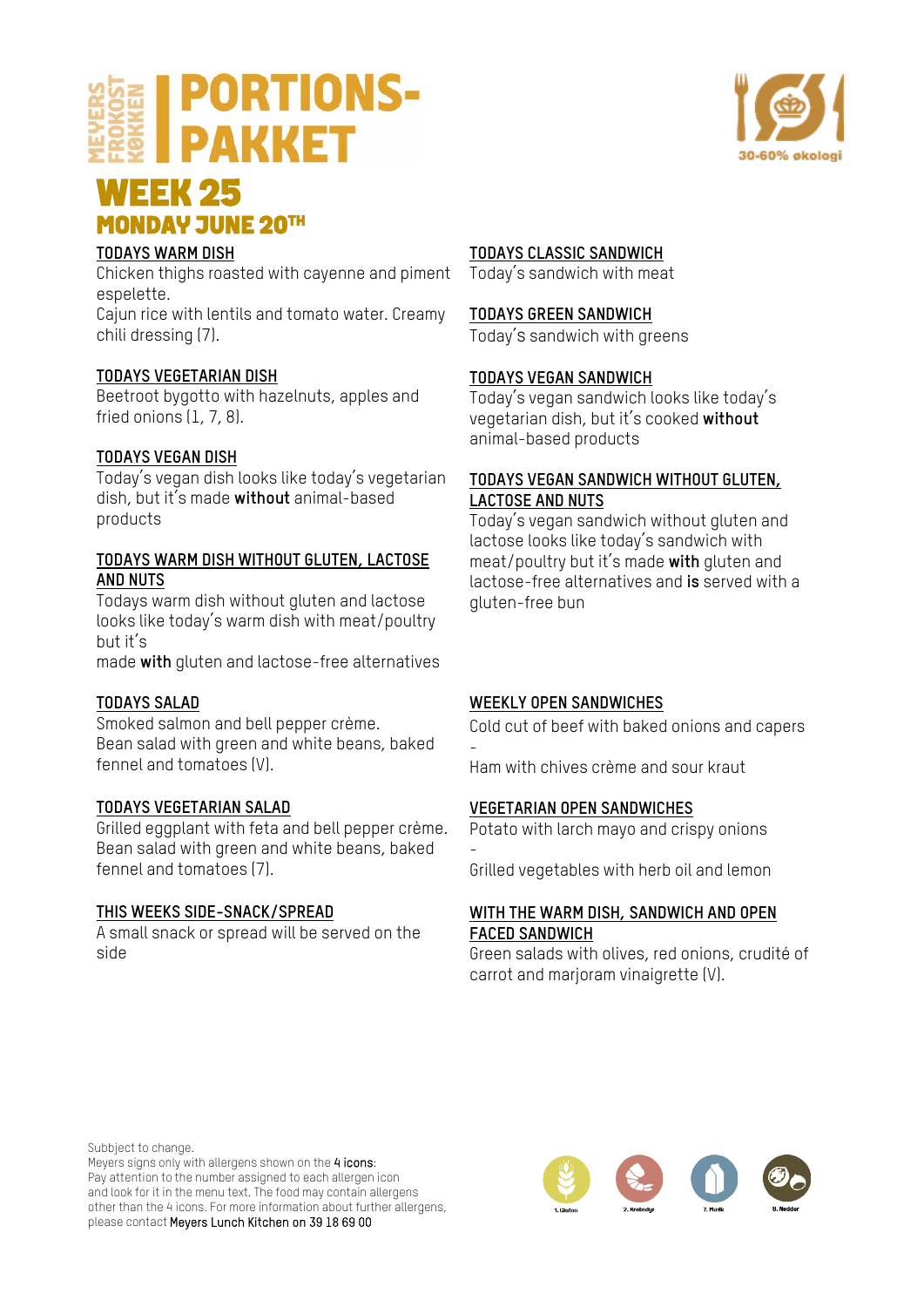



#### **TODAYS WARM DISH**

Beef brisket roasted with garlic, onions, rose pepper and oregano.

Roasted potatoes with rosemary and olive oil. Tzatziki, mild garlic and cucumber (7).

#### **TODAYS VEGETARIAN DISH**

Roasted portobello mushrooms with white beans, feta, oregano and garlic (7).

#### **TODAYS VEGAN DISH**

Today's vegan dish looks like today's vegetarian dish, but it's made **without** animal-based products

#### **TODAYS WARM DISH WITHOUT GLUTEN, LACTOSE AND NUTS**

Todays warm dish without gluten and lactose looks like today's warm dish with meat/poultry but it's made **with** gluten and lactose-free alternatives

#### **TODAYS SALAD**

Slices of beef cuvette and green pea puree. Violette hispi cabbage, fennel, carrots and daikon.

Served with baked garlic dressing (V).

#### **TODAYS VEGETARIAN SALAD**

Frittata with chervil and green pea puree. Violette hispi cabbage, fennel, carrots and daikon.

Served with baked garlic dressing (V).

#### **THIS WEEKS SIDE-SNACK/SPREAD**

A small snack or spread will be served on the side

#### **TODAYS CLASSIC SANDWICH**

Today's sandwich with meat

#### **TODAYS GREEN SANDWICH**

Today's sandwich with greens

#### **TODAYS VEGAN SANDWICH**

Today's vegan sandwich looks like today's vegetarian dish, but it's cooked **without** animal-based products

#### **TODAYS VEGAN SANDWICH WITHOUT GLUTEN, LACTOSE AND NUTS**

Today's vegan sandwich without gluten and lactose looks like today's sandwich with meat/poultry but it's made **with** gluten and lactose-free alternatives and **is** served with a gluten-free bun

#### **WEEKLY OPEN SANDWICHES**

-

-

Cold cut of beef with baked onions and capers

Ham with chives crème and sour kraut

#### **VEGETARIAN OPEN SANDWICHES**

Potato with larch mayo and crispy onions

Grilled vegetables with herb oil and lemon

#### **WITH THE WARM DISH, SANDWICH AND OPEN FACED SANDWICH**

Roasted eggplant, quinoa, arugula, sunflower seeds, lemon peel and artichokes (8, V).

Subbject to change.

Meyers signs only with allergens shown on the 4 icons: Pay attention to the number assigned to each allergen icon and look for it in the menu text. The food may contain allergens other than the 4 icons. For more information about further allergens, please contact Meyers Lunch Kitchen on 39 18 69 00

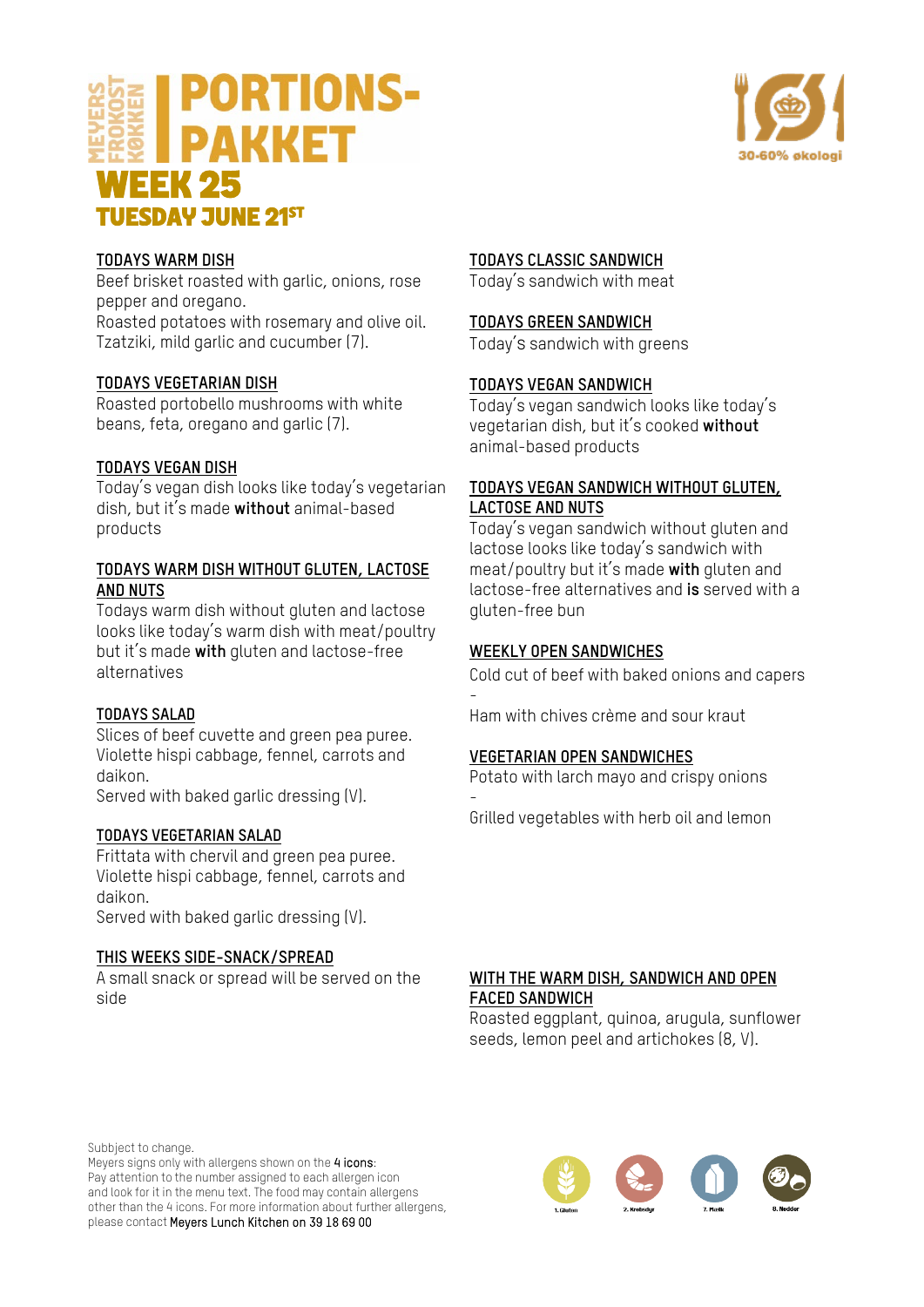## **PORTIONS-PAKKET WEEK 25<br>WEDNESDAY JUNE 22<sup>ND</sup>**



#### **TODAYS WARM DISH**

Baked pork cutlets, marjoram, olives and tomato sauce.

Pasta penne with tomato, pesto and butternut squash (1, V). Grated cheese, parsley and lemon peel (7).

#### **TODAYS VEGETARIAN DISH**

Roasted celeriac, marjoram, olives and tomato sauce (V).

#### **TODAYS VEGAN DISH**

Today's vegan dish looks like today's vegetarian dish, but it's made **without** animal-based products

#### **TODAYS WARM DISH WITHOUT GLUTEN, LACTOSE AND NUTS**

Todays warm dish without gluten and lactose looks like today's warm dish with meat/poultry but it's made **with** gluten and lactose-free alternatives

#### **TODAYS SALAD**

Chicken breast and puree of roasted cauliflower. Pearl barley, grated cauliflower, almonds, lemon and parsley (1, 8, V).

#### **TODAYS VEGETARIAN SALAD**

Lemon marinated butterbeans and puree of roasted cauliflower. Pearl barley, grated cauliflower, almonds, lemon and parsley (1, 8, V))

#### **THIS WEEKS SIDE-SNACK/SPREAD**

A small snack or spread will be served on the side

#### **TODAYS SHOT**

Beetroot, ginger, apple, lemon.

#### **TODAYS CLASSIC SANDWICH**

Today's sandwich with meat

#### **TODAYS GREEN SANDWICH**

Today's sandwich with greens

#### **TODAYS VEGAN SANDWICH**

Today's vegan sandwich looks like today's vegetarian dish, but it's cooked **without** animal-based products

#### **TODAYS VEGAN SANDWICH WITHOUT GLUTEN, LACTOSE AND NUTS**

Today's vegan sandwich without gluten and lactose looks like today's sandwich with meat/poultry but it's made **with** gluten and lactose-free alternatives and **is** served with a gluten-free bun

#### **WEEKLY OPEN SANDWICHES**

-

Cold cut of beef with baked onions and capers

Ham with chives crème and sour kraut

#### **VEGETARIAN OPEN SANDWICHES**

Potato with larch mayo and crispy onions -

Grilled vegetables with herb oil and lemon

#### **WITH THE WARM DISH, SANDWICH AND OPEN FACED SANDWICH**

Hispi cabbage, turnip cabbage, chervil, pear, elderflower vinaigrette and toasted almonds (V, 8).

Subbject to change.

Meyers signs only with allergens shown on the 4 icons: Pay attention to the number assigned to each allergen icon and look for it in the menu text. The food may contain allergens other than the 4 icons. For more information about further allergens, please contact Meyers Lunch Kitchen on 39 18 69 00



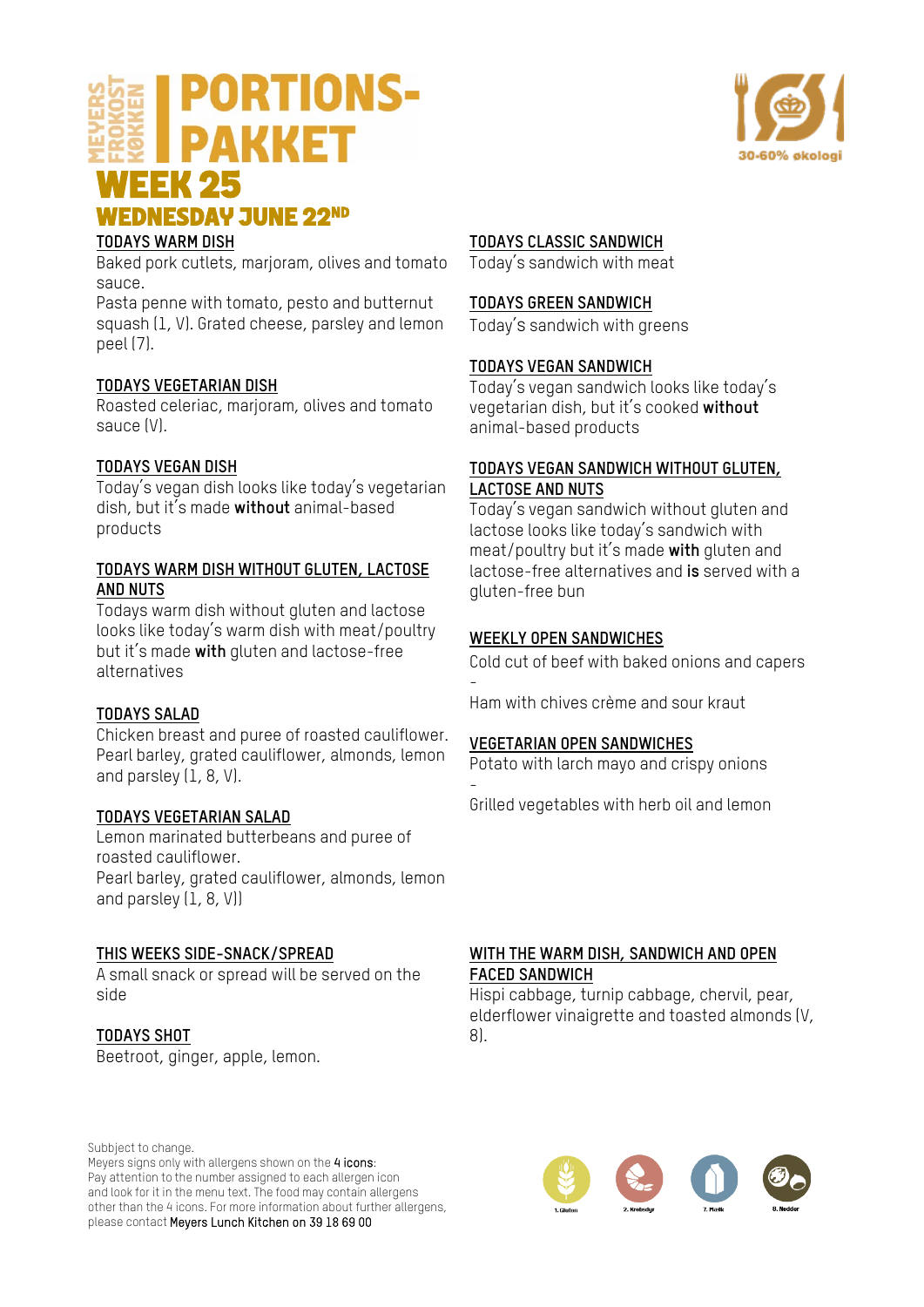### **PORTIONS-PAKKET WEEK 25<br>THURSDAY JUNE 23RD**



#### **TODAYS WARM DISH**

Yellow curry with turkey, coconut milk, squash, beans, bamboo shoots, bell pepper and basil. Organic jasmine rice. Pickled cucumber, chili and cilantro.

#### **TODAYS VEGETARIAN DISH**

Yellow curry with tofu, coconut milk, squash, beans, bamboo shoots, bell pepper and basil. Organic jasmine rice. Pickled cucumber, chili and cilantro.

#### **TODAYS VEGAN DISH**

Today's vegan dish looks like today's vegetarian dish, but it's made **without** animal-based products

#### **TODAYS WARM DISH WITHOUT GLUTEN, LACTOSE AND NUTS**

Todays warm dish without gluten and lactose looks like today's warm dish with meat/poultry but it's made **with** gluten and lactose-free alternatives

#### **TODAYS SALAD**

Pork roast with 5-spice. Mild crème with soybeans. Noodles with pickled carrots, daikon and cucumber. Crispy kale with cilantro and herbs (1).

#### **TODAYS VEGETARIAN SALAD**

Fried tempeh with sesame. Mild crème with soybeans. Noodles with pickled carrots, daikon and cucumber. Crispy kale with

#### **THIS WEEKS SIDE-SNACK/SPREAD**

A small snack or spread will be served on the side

#### **TODAYS CAKE**

Almond cake (1, 7, 8).

cilantro and herbs (1).

Subbject to change.

Meyers signs only with allergens shown on the 4 icons: Pay attention to the number assigned to each allergen icon and look for it in the menu text. The food may contain allergens other than the 4 icons. For more information about further allergens, please contact Meyers Lunch Kitchen on 39 18 69 00

#### **TODAYS CLASSIC SANDWICH**

Today's sandwich with meat

#### **TODAYS GREEN SANDWICH**

Today's sandwich with greens

#### **TODAYS VEGAN SANDWICH**

Today's vegan sandwich looks like today's vegetarian dish, but it's cooked **without** animal-based products

#### **TODAYS VEGAN SANDWICH WITHOUT GLUTEN, LACTOSE AND NUTS**

Today's vegan sandwich without gluten and lactose looks like today's sandwich with meat/poultry but it's made **with** gluten and lactose-free alternatives and **is** served with a gluten-free bun

#### **WEEKLY OPEN SANDWICHES**

Cold cut of beef with baked onions and capers -

Ham with chives crème and sour kraut

#### **VEGETARIAN OPEN SANDWICHES**

Potato with larch mayo and crispy onions -

Grilled vegetables with herb oil and lemon

#### **WITH THE WARM DISH, SANDWICH AND OPEN FACED SANDWICH**

Kale salad with mint, mango, spring onions and toasted sesame (V).